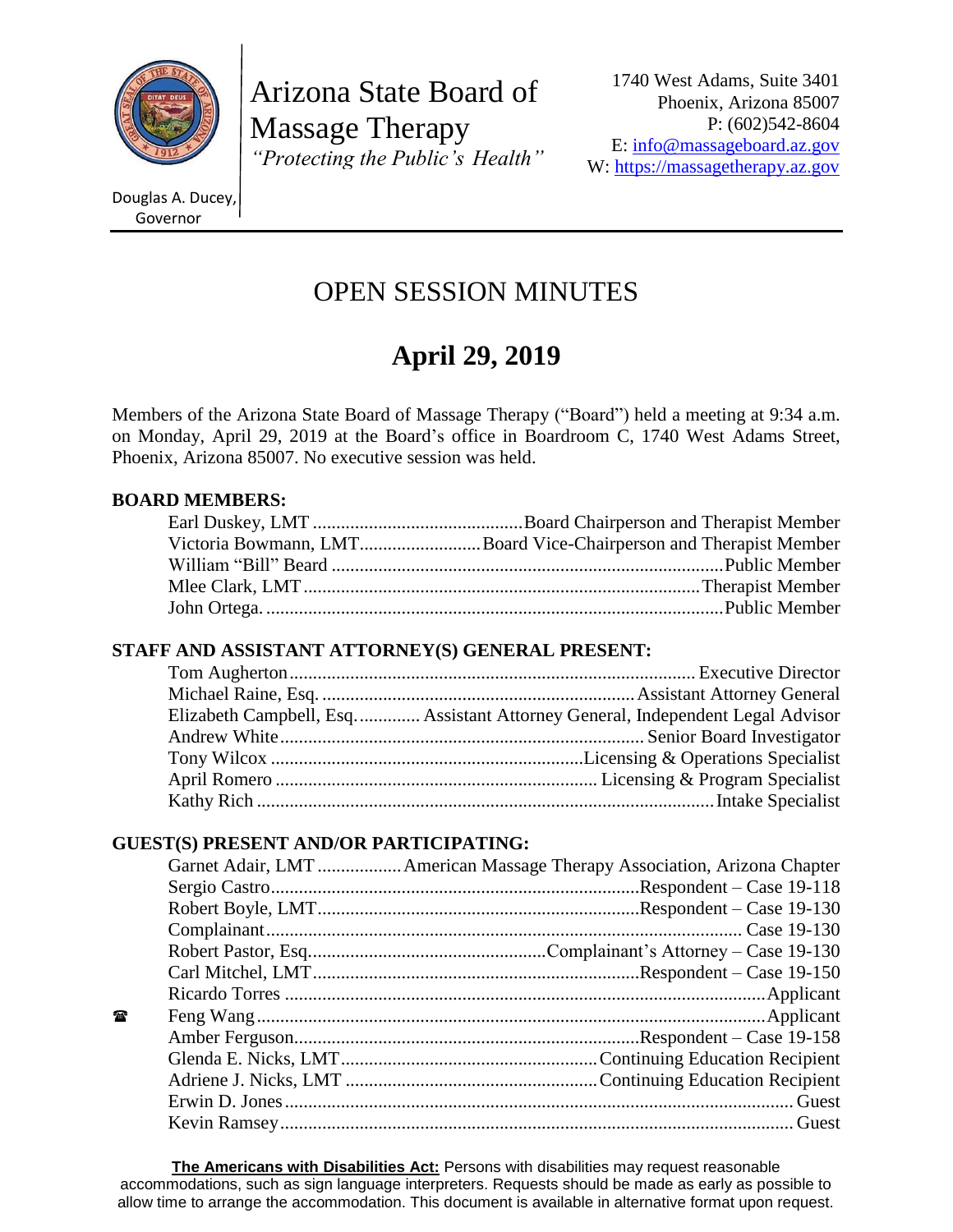## **The Appeared telephonically**

#### **OPEN SESSION**

The meeting was called to order at 9:34 a.m. by Earl Duskey. The following order of business was then considered:

## **ROLL CALL**

Roll call of the Board members was taken and a quorum was established.

## **CALL TO THE PUBLIC**

No one from the public wished to address the Board.

## **DECLARATION OF CONFLICTS OF INTEREST**

No new conflicts were declared.

#### **REVIEW, DISCUSSION AND POSSIBLE ACTION ON BOARD MEETING MINUTES**

Discussion and approval of the Open Session Minutes from the February 25, 2019 board meeting. Discussion and approval of the Executive Session Minutes form the February 25, 2019 board meeting.

Discussion and approval of the Open Session Minutes from the March 25, 2019 board meeting.

A motion was made by Bill Beard, seconded by Mlee Clark and passed unanimously to approve the Open Session Minutes and Executive Session Minutes from the February 25, 2019 board meeting and the Open Session Minutes from the March 25, 2019 board meeting.

#### **ITEMS FOR BOARD REVIEW, DISCUSSION AND POSSIBLE ACTION**

Formal Hearing(s)

File No. 19-138; Qu, Yong

Yong Qu was not present. Michael Raine was present and appeared on behalf of the State. Elizabeth Campbell was present to provide independent legal advice to the Board. The respondent filed a motion to continue in order to secure a translator. The State had no objections to the continuance.

A motion was made by Victoria Bowmann, seconded by Bill Beard and passed unanimously to continue the hearing to June 24, 2019.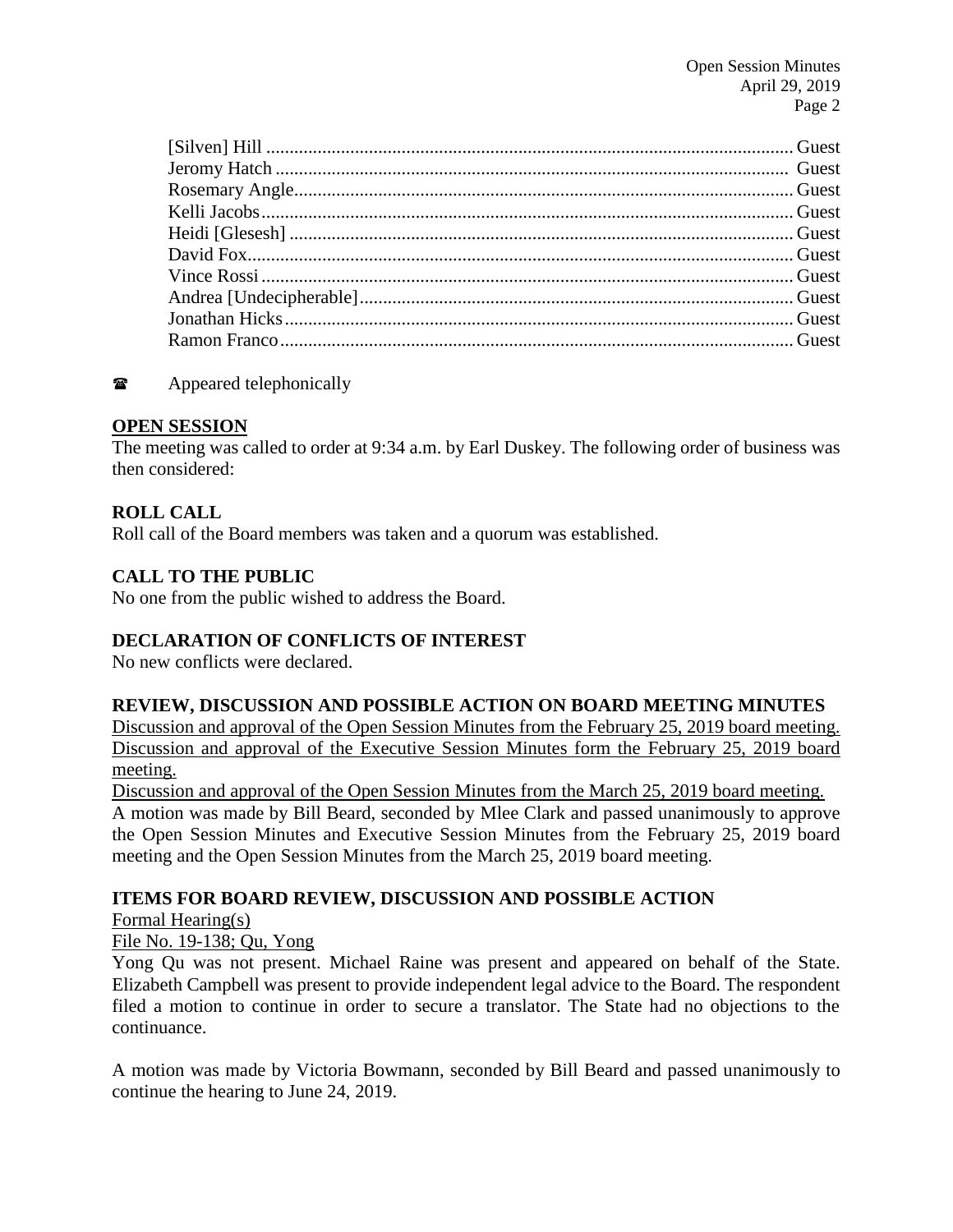File No. 19-147; Cherry, Caleb

Caleb Cherry was not present. Michael Raine was present and appeared on behalf of the State. Elizabeth Campbell was present to provide independent legal advice to the Board.

The State filed a motion to deem the allegations as admitted under A.R.S. § 32-4254(H) for failure to respond.

A motion was made by Bill Beard, seconded by John Ortega and passed unanimously to deem the allegations in the Complaint and Notice of Hearing as admitted.

A motion was made by Bill Beard, seconded by Mlee Clark and passed unanimously to adopt the Factual Allegations, the Allegations of Unprofessional Conduct and the Parties and Jurisdiction from the Complaint and Notice of Hearing as the Findings of Fact and Conclusions of Law.

A motion was made by Victoria Bowmann and seconded by Bill Beard to revoke the respondent's massage therapy license. The motion passed  $5 - 0$  by the following roll call vote:

Mlee Clark – Aye Bill Beard – Aye Victoria Bowmann – Aye John Ortega – Aye Earl Duskey – Aye

Review of Board's Formal Hearing Decision

File No. 19-118; Castro, Sergio

Sergio Castro was present and represented himself. Michael Raine was present and appeared on behalf of the State. Elizabeth Campbell was present to provide independent legal advice to the Board.

Sergio Castro addressed the Board regarding his request for an appeal of the revocation of his massage therapy license. The State reviewed the sequence of events which led to the Board's original decision.

A motion was made by Bill Beard, seconded by Mlee Clark and passed unanimously to deny the request for review.

Formal Interview(s) File No. 19-130; Boyle, Robert Robert Boyle was present and represented himself. The complainant was present with attorney Robert Pastor, Esq.

Andrew White summarized the allegations of improper touching of genitals against a client's body and sexual assault. Mr. White also noted a police report was filed with the Chandler Police Department. Robert Boyle summarized his recollection of the massage session and answered questions from the Board.

A motion was made by Victoria Bowmann to dismiss the case. The motion was withdrawn.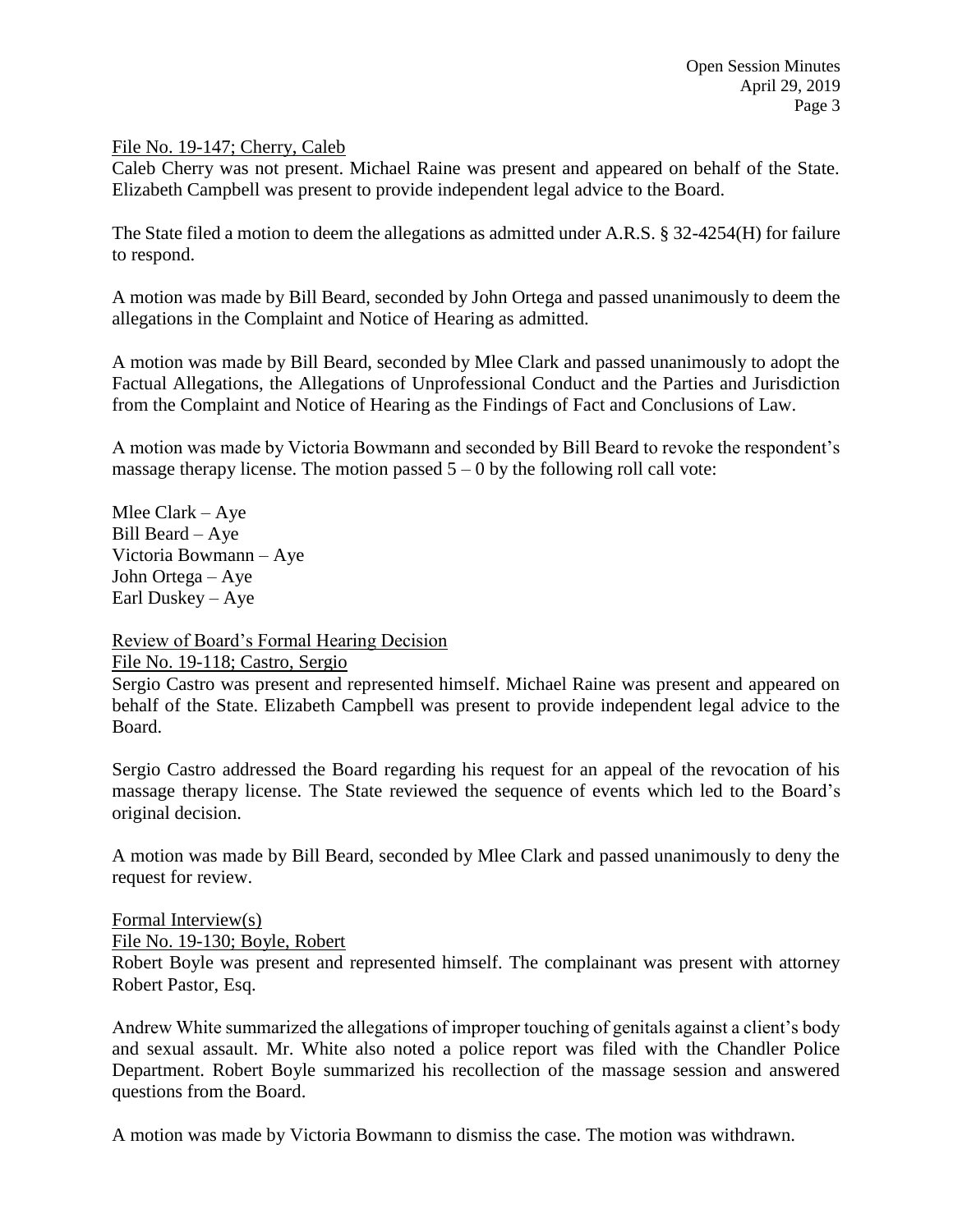The complainant came forward to summarize her experience of the massage sessions and answered further questions from the Board. Mr. Boyle admitted he had been recalling the wrong massage session and readdressed the Board to summarize the incident in question.

After deliberation, a motion was made by John Ortega and seconded by Mlee Clark to issue a Decision and Order for probation of the respondent's massage therapy license for 6 months, restitution of the massage fees to be paid to the complainant, a \$100 civil penalty and 16 hours of continuing education in the areas of ethics, communication, and business practices, which shall be in addition to the statutorily required continuing education hours. The motion passed  $5 - 0$  by the following roll call vote:

Mlee Clark – Aye Bill Beard – Aye Victoria Bowmann – Aye John Ortega – Aye Earl Duskey – Aye

*The Board took a break from 11:00 a.m. – 11:12 a.m.*

Investigation File(s)

File No. 19-150; Mitchel, Carl

Carl Mitchel was present. Andrew White summarized the investigative report, which included improper draping, touching without permission, and inappropriate massage. Mr. Mitchel described the massage session from beginning to end and answered further questions from the Board.

After discussion, a motion was made by Mlee Clark, seconded by Bill Beard and passed unanimously to issue a Non-Disciplinary Order for Continuing Education to include 8 hours of live continuing education in the area of communication, in addition to the statutorily required continuing education hours, to be completed within 6 months of the effective date of the order.

File No. 19-151; Argentino, Matthew

Matthew Argentino was not present. Andrew White summarized the investigative report, which included failure to notify the Board of a conviction within ten days.

After discussion, a motion was made by Victoria Bowmann and seconded by Bill Beard to offer a Consent Agreement for the probation of the respondent's massage therapy license to run congruent with the respondent's criminal probation, \$100 fine, and quarterly updates of compliance with probation and if not accepted within 10 days from the date offered to proceed to a Formal Interview. The motion passed by the following roll call vote:

Mlee Clark – Aye Bill Beard – Aye Victoria Bowmann – Aye John Ortega – Aye Earl Duskey – Aye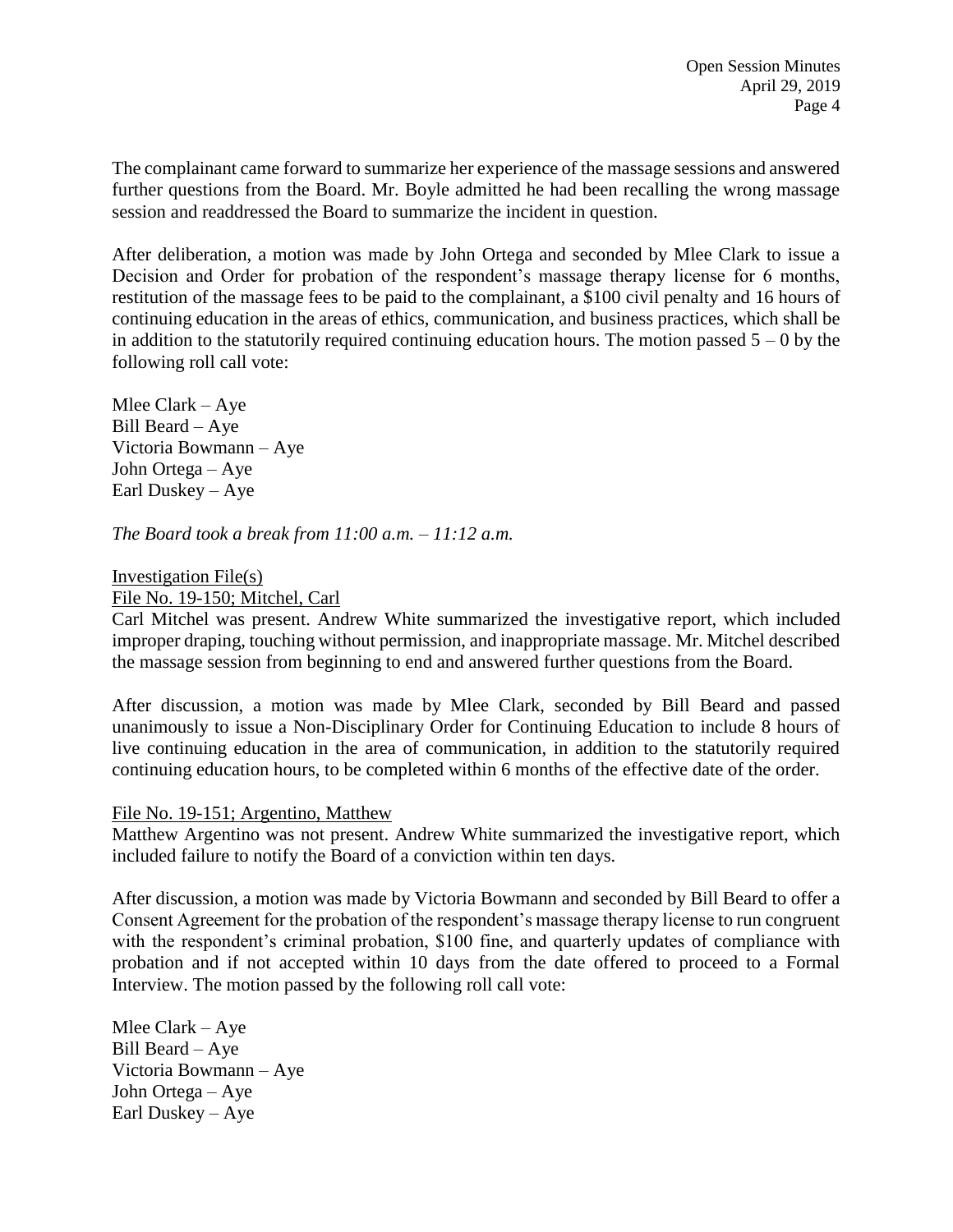#### File No. 19-153; Jean-Pierre, Grayson

Grayson Jean-Pierre was not present. Andre White summarized the investigative report, which included unprofessionalism, improper draping, improper touching and kissing a client.

A motion was made by John Ortega, seconded by Bill Beard and passed unanimously to proceed to file a Complaint and Notice of Hearing.

#### License Application(s) for Arizona Massage Therapy License(s)

#### Begay, Shindina

Shindina Begay was not present to answer any questions regarding her massage therapy license application or her background. Andrew White provided a summary of the applicant's application and background.

After discussion, a motion was made by Bill Beard, seconded by John Ortega and passed 4 – 1 to grant the applicant a massage therapy license.

#### *Earl Duskey voted against the motion.*

#### Torres, Ricardo

Ricardo Torres was present to answer any questions regarding his massage therapy license application or his background. Andrew White provided a summary of the applicant's application and background.

A motion was made by Bill Beard, seconded by Mlee Clark and passed unanimously to deny the applicant a massage therapy license.

#### Wang, Feng

Feng Wang was present telephonically to answer any questions regarding her massage therapy license application or her background. Andrew White provided a summary of the applicant's application and background.

A motion was made by Bill Beard, seconded by Mlee Clark and passed unanimously to grant the applicant a massage therapy license.

## Unlawful Use of the Massage Therapy Designation and/or Unlawful Practice

#### File No. 19-159; Hurst, Nancy – Hurst Homes

Nancy Hurst was not present. Andrew White provided an update regarding the case and the respondent's compliance with statutes and rules since the initial inquiry.

A motion was made by Earl Duskey, seconded by Victoria Bowmann and passed unanimously to take no action and close the file.

#### File No. 19-159; Ferguson, Amber

Amber Ferguson was present. Earl Duskey recused himself from voting on the matter. Andrew White provided an update of the complaint and investigation. Amber Ferguson summarized her practice and answered questions from the Board.